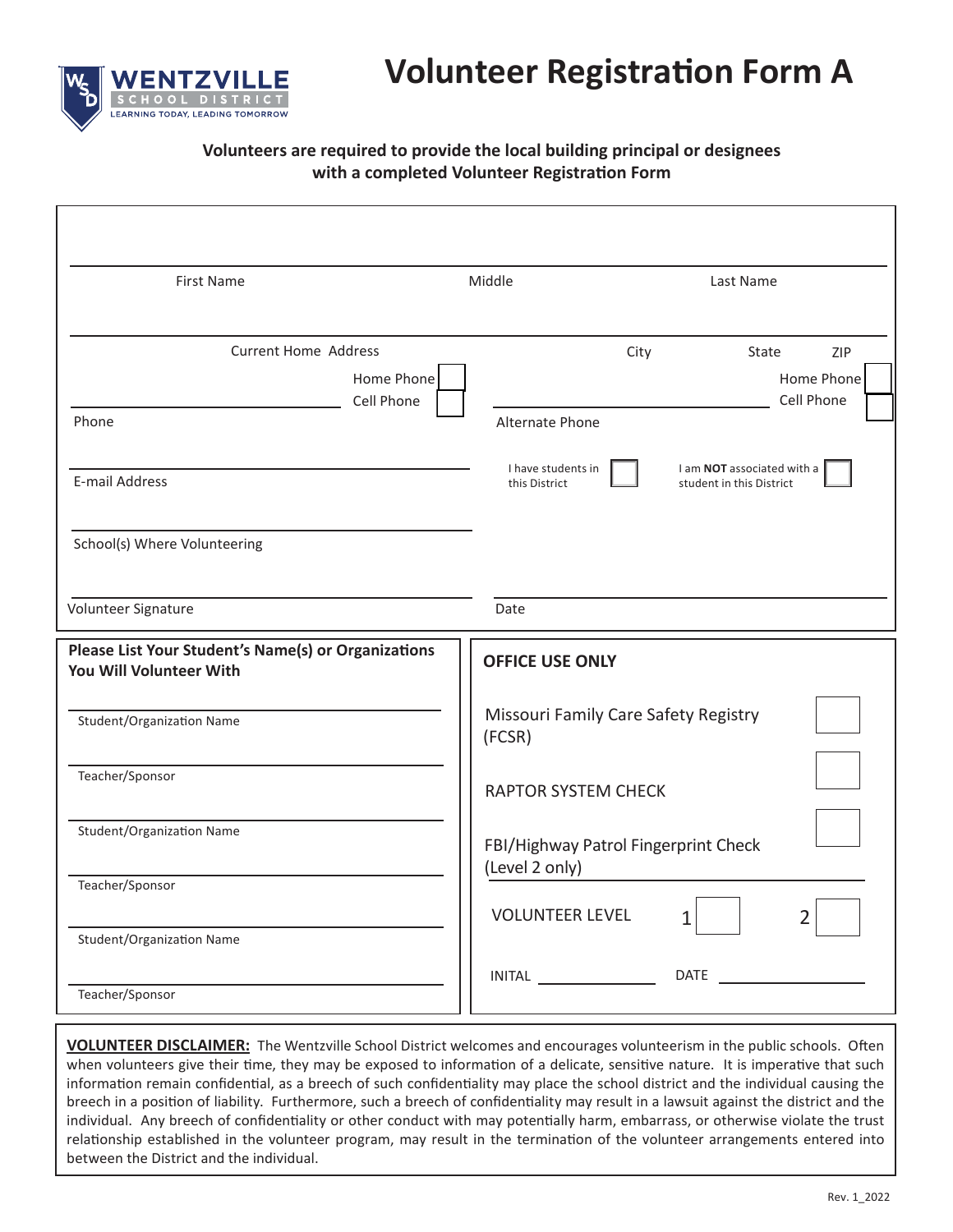

### **Volunteer Registration Form B**

# **Have you registered yet?**

You MUST register with the Family Care Safety Registry (FCSR) before submitting this form for processing. This form does NOT register you with the FCSR. Please refer to the "How do I register?" section on the back side of this form.



#### **Has your information been updated?**

If you have previously registered with the FCSR, please call 1-866-422-6872 to update your information if you have had a name, address, or email address change. For our request to be processed, your personal information on file with FCSR must be correct and must match the information below.

#### ✅ **YES, my personal information is up-to-date with the FCSR!**

Complete the information below and return both **Form A and Form B** to your child's school. You may contact your child's school approximately 10-12 business days after submitting your form to get a status update. Those not cleared will receive a letter from the District.

| First Name | MI | Last Name |                        |  |
|------------|----|-----------|------------------------|--|
|            |    |           |                        |  |
| City       |    | State     | Zip Code               |  |
|            |    |           |                        |  |
| *Required  |    |           | *Required (MM/DD/YYYY) |  |
|            |    |           |                        |  |
|            |    |           |                        |  |
|            |    |           |                        |  |

By submitting this form, I acknowledge that the Wentzville School District will use this information to request my FCSR screening information. Screening results will determine if I am eligible to act as a volunteer.